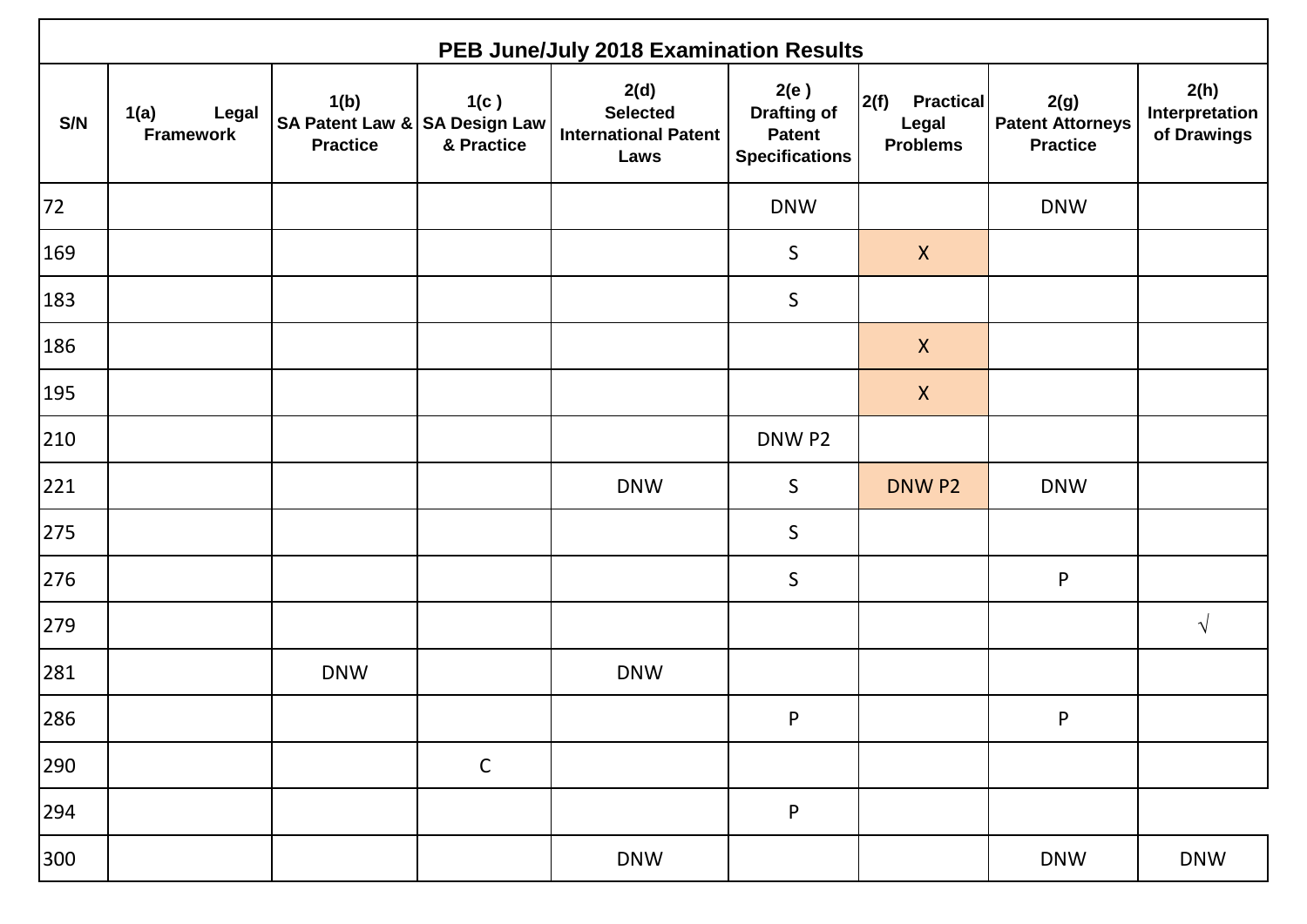|     | PEB June/July 2018 Examination Results |                                                          |                    |                                                                |                                                                      |                                                      |                                                    |                                       |  |  |  |  |
|-----|----------------------------------------|----------------------------------------------------------|--------------------|----------------------------------------------------------------|----------------------------------------------------------------------|------------------------------------------------------|----------------------------------------------------|---------------------------------------|--|--|--|--|
| S/N | Legal<br>1(a)<br><b>Framework</b>      | 1(b)<br>SA Patent Law & SA Design Law<br><b>Practice</b> | 1(c)<br>& Practice | 2(d)<br><b>Selected</b><br><b>International Patent</b><br>Laws | 2(e)<br><b>Drafting of</b><br><b>Patent</b><br><b>Specifications</b> | 2(f)<br><b>Practical</b><br>Legal<br><b>Problems</b> | 2(g)<br><b>Patent Attorneys</b><br><b>Practice</b> | 2(h)<br>Interpretation<br>of Drawings |  |  |  |  |
| 306 |                                        |                                                          |                    |                                                                | $\mathsf S$                                                          |                                                      |                                                    |                                       |  |  |  |  |
| 307 |                                        |                                                          |                    |                                                                | $\mathsf S$                                                          | $\mathsf{X}$                                         |                                                    |                                       |  |  |  |  |
| 308 |                                        |                                                          |                    | $\mathsf{F}$                                                   | $\mathsf{S}$                                                         |                                                      |                                                    |                                       |  |  |  |  |
| 310 |                                        |                                                          |                    |                                                                |                                                                      | $\boldsymbol{X}$                                     | P                                                  |                                       |  |  |  |  |
| 311 |                                        |                                                          |                    |                                                                |                                                                      |                                                      | P                                                  |                                       |  |  |  |  |
| 312 |                                        |                                                          |                    |                                                                | $\mathsf{S}$                                                         | $\boldsymbol{X}$                                     | F                                                  |                                       |  |  |  |  |
| 313 |                                        |                                                          | $\mathsf C$        | $\mathsf F$                                                    | AG                                                                   |                                                      |                                                    | $\mathcal{N}$                         |  |  |  |  |
| 315 |                                        |                                                          |                    |                                                                | $\mathsf{S}$                                                         |                                                      |                                                    |                                       |  |  |  |  |
| 316 |                                        |                                                          |                    | $\mathsf{C}$                                                   |                                                                      |                                                      | P                                                  |                                       |  |  |  |  |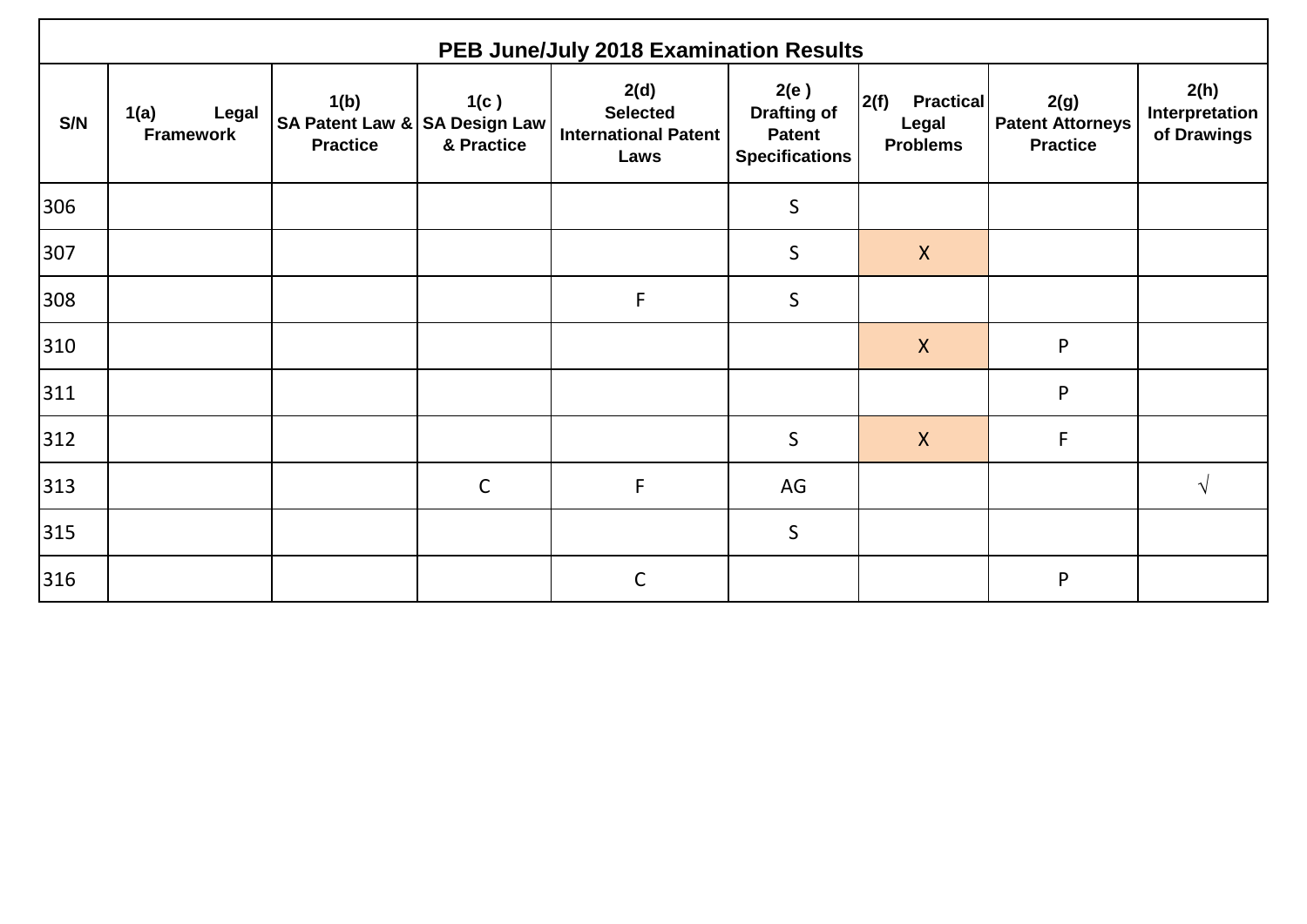|     | PEB June/July 2018 Examination Results |                                                          |                    |                                                                |                                                                      |                                                      |                                                    |                                       |  |  |  |
|-----|----------------------------------------|----------------------------------------------------------|--------------------|----------------------------------------------------------------|----------------------------------------------------------------------|------------------------------------------------------|----------------------------------------------------|---------------------------------------|--|--|--|
| S/N | 1(a)<br>Legal<br><b>Framework</b>      | 1(b)<br>SA Patent Law & SA Design Law<br><b>Practice</b> | 1(c)<br>& Practice | 2(d)<br><b>Selected</b><br><b>International Patent</b><br>Laws | 2(e)<br><b>Drafting of</b><br><b>Patent</b><br><b>Specifications</b> | 2(f)<br><b>Practical</b><br>Legal<br><b>Problems</b> | 2(g)<br><b>Patent Attorneys</b><br><b>Practice</b> | 2(h)<br>Interpretation<br>of Drawings |  |  |  |
| 317 |                                        |                                                          | F                  |                                                                | <b>DNW</b>                                                           |                                                      | F                                                  |                                       |  |  |  |
| 318 |                                        |                                                          | $\mathsf S$        | $\mathsf{F}$                                                   |                                                                      |                                                      |                                                    |                                       |  |  |  |
| 320 |                                        |                                                          |                    |                                                                |                                                                      | $\boldsymbol{X}$                                     | ${\sf P}$                                          |                                       |  |  |  |
| 321 |                                        |                                                          |                    | <b>DNW</b>                                                     |                                                                      |                                                      |                                                    |                                       |  |  |  |
| 323 |                                        |                                                          |                    | $\mathsf F$                                                    | <b>DNW</b>                                                           |                                                      | ${\sf P}$                                          |                                       |  |  |  |
| 324 |                                        |                                                          |                    |                                                                | $\mathsf S$                                                          | $\boldsymbol{X}$                                     | ${\sf P}$                                          |                                       |  |  |  |
| 325 |                                        |                                                          | AG                 |                                                                | $\mathsf S$                                                          |                                                      | $\mathsf F$                                        |                                       |  |  |  |
| 326 |                                        |                                                          |                    |                                                                |                                                                      | $\boldsymbol{X}$                                     |                                                    | $\sqrt{ }$                            |  |  |  |
| 327 |                                        |                                                          | F                  | $\mathsf F$                                                    |                                                                      |                                                      |                                                    |                                       |  |  |  |
| 329 |                                        |                                                          |                    | $\mathsf{C}$                                                   | $\mathsf S$                                                          |                                                      | F                                                  |                                       |  |  |  |
| 330 |                                        |                                                          | F                  | $\mathsf F$                                                    | $\mathsf S$                                                          |                                                      |                                                    |                                       |  |  |  |
| 331 |                                        |                                                          |                    |                                                                | $\mathsf S$                                                          | $\mathsf{X}$                                         | F                                                  |                                       |  |  |  |
| 332 |                                        |                                                          | $\mathsf C$        | $\mathsf C$                                                    |                                                                      |                                                      |                                                    |                                       |  |  |  |
| 333 |                                        |                                                          |                    |                                                                | $\mathsf S$                                                          | DNW P2                                               |                                                    |                                       |  |  |  |
| 335 |                                        |                                                          |                    | $\mathsf C$                                                    |                                                                      |                                                      | ${\sf P}$                                          |                                       |  |  |  |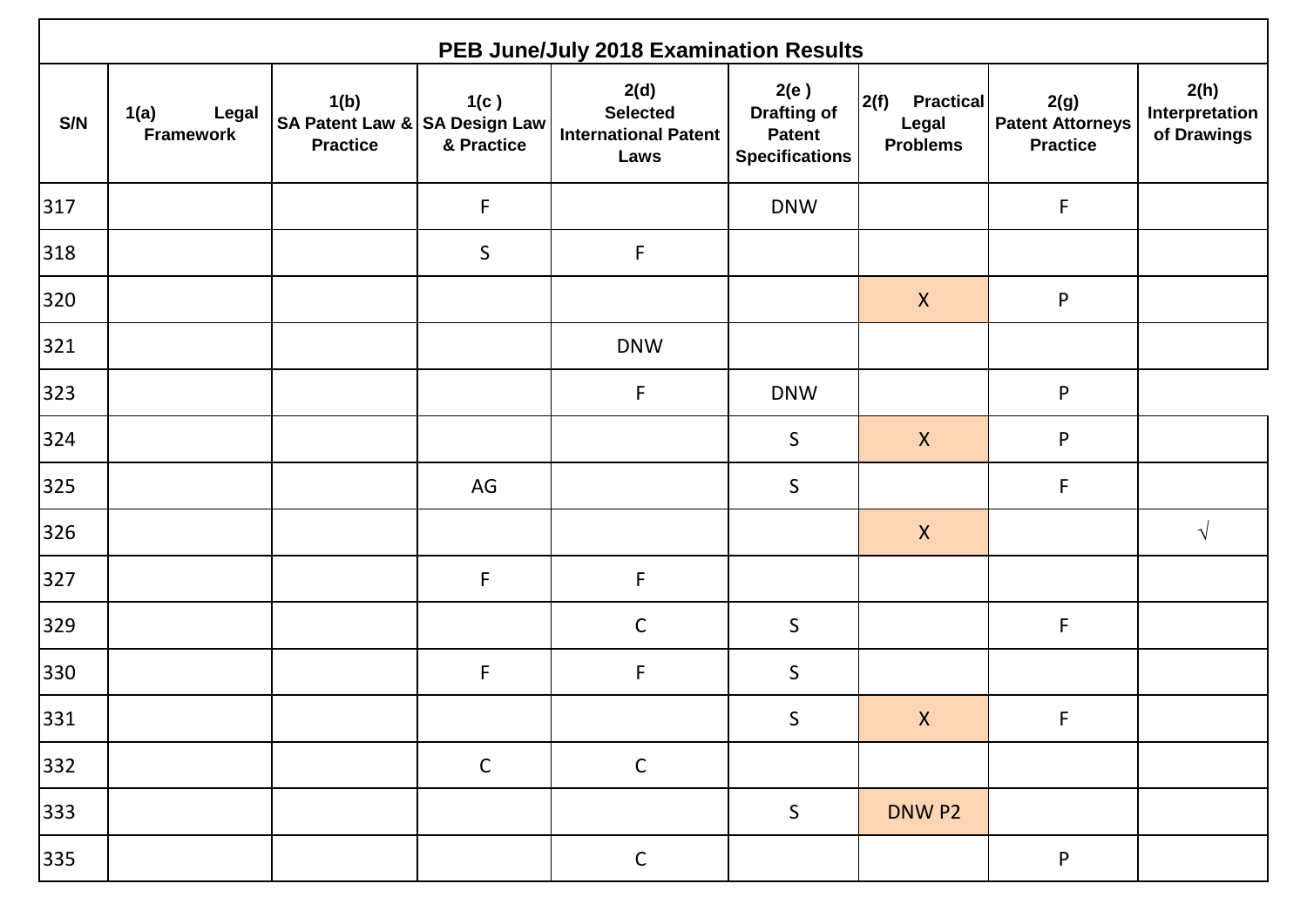|     | <b>PEB June/July 2018 Examination Results</b> |                                                          |                    |                                                                |                                                                      |                                                      |                                                    |                                       |  |  |  |
|-----|-----------------------------------------------|----------------------------------------------------------|--------------------|----------------------------------------------------------------|----------------------------------------------------------------------|------------------------------------------------------|----------------------------------------------------|---------------------------------------|--|--|--|
| S/N | 1(a)<br>Legal<br><b>Framework</b>             | 1(b)<br>SA Patent Law & SA Design Law<br><b>Practice</b> | 1(c)<br>& Practice | 2(d)<br><b>Selected</b><br><b>International Patent</b><br>Laws | 2(e)<br><b>Drafting of</b><br><b>Patent</b><br><b>Specifications</b> | 2(f)<br><b>Practical</b><br>Legal<br><b>Problems</b> | 2(g)<br><b>Patent Attorneys</b><br><b>Practice</b> | 2(h)<br>Interpretation<br>of Drawings |  |  |  |
| 337 |                                               |                                                          |                    | B                                                              |                                                                      | X                                                    | D                                                  |                                       |  |  |  |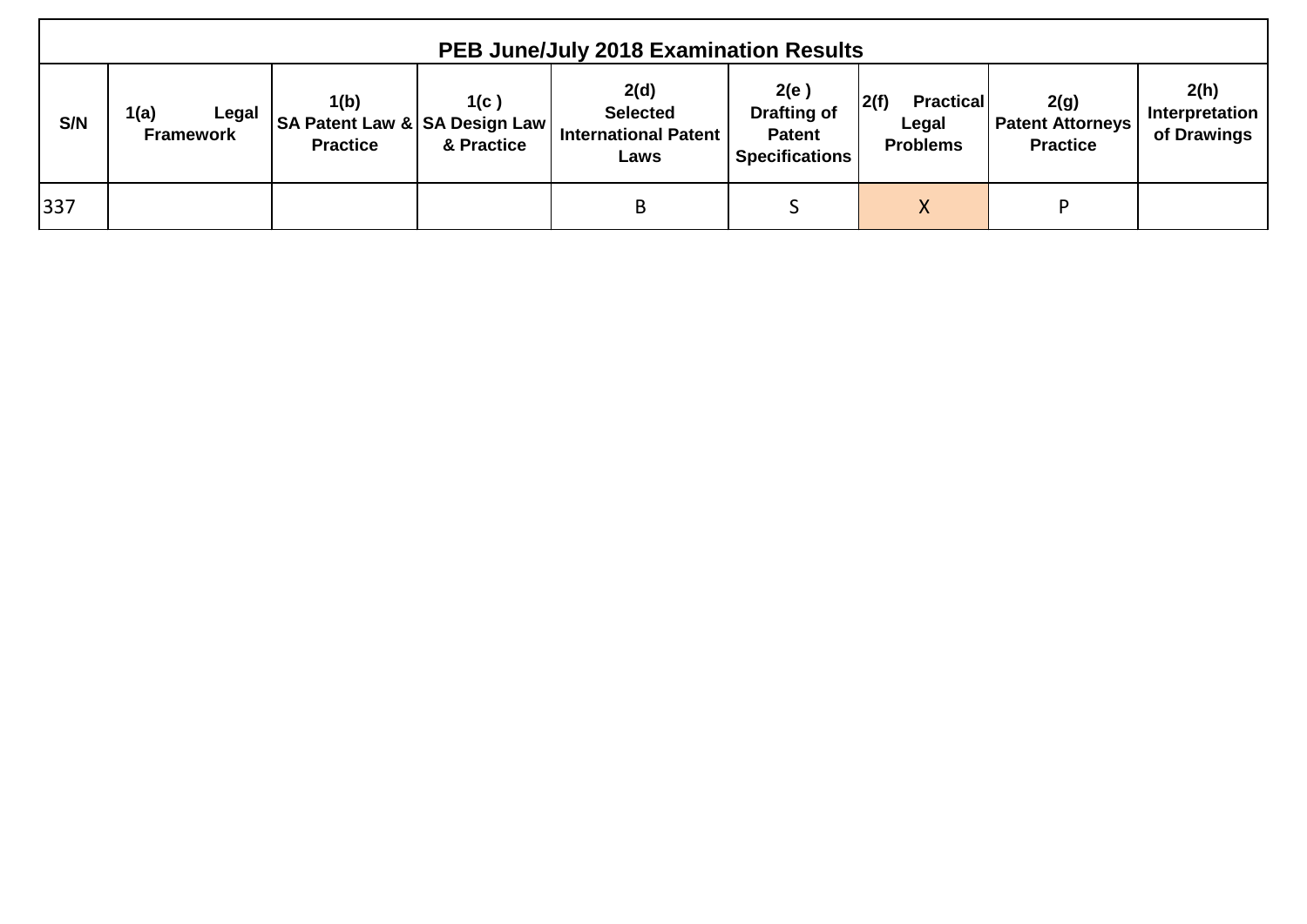|     | PEB June/July 2018 Examination Results |                                                          |                    |                                                                |                                                                      |                                                      |                                                    |                                       |  |  |  |
|-----|----------------------------------------|----------------------------------------------------------|--------------------|----------------------------------------------------------------|----------------------------------------------------------------------|------------------------------------------------------|----------------------------------------------------|---------------------------------------|--|--|--|
| S/N | Legal<br>1(a)<br><b>Framework</b>      | 1(b)<br>SA Patent Law & SA Design Law<br><b>Practice</b> | 1(c)<br>& Practice | 2(d)<br><b>Selected</b><br><b>International Patent</b><br>Laws | 2(e)<br><b>Drafting of</b><br><b>Patent</b><br><b>Specifications</b> | 2(f)<br><b>Practical</b><br>Legal<br><b>Problems</b> | 2(g)<br><b>Patent Attorneys</b><br><b>Practice</b> | 2(h)<br>Interpretation<br>of Drawings |  |  |  |
| 338 |                                        |                                                          | $\mathsf C$        | <b>DNW</b>                                                     |                                                                      |                                                      | F                                                  | $\sqrt{ }$                            |  |  |  |
| 339 |                                        |                                                          |                    |                                                                | ${\sf P}$                                                            | $\mathsf{X}$                                         | P                                                  |                                       |  |  |  |
| 340 |                                        |                                                          |                    | $\sf B$                                                        | $\mathsf S$                                                          | $\mathsf{X}$                                         | P                                                  | $\sqrt{ }$                            |  |  |  |
| 341 |                                        |                                                          |                    |                                                                | $\sf S$                                                              | $\boldsymbol{X}$                                     | ${\sf P}$                                          |                                       |  |  |  |
| 343 |                                        |                                                          | $\mathsf{A}$       | $\mathsf B$                                                    |                                                                      | <b>DNW</b>                                           |                                                    |                                       |  |  |  |
| 346 |                                        |                                                          |                    | AG                                                             | <b>DNW</b>                                                           |                                                      |                                                    |                                       |  |  |  |
| 348 | $\mathsf{A}$                           |                                                          |                    | $\mathsf{S}$                                                   | AG                                                                   |                                                      | AG                                                 | $\sqrt{ }$                            |  |  |  |
| 349 | $\mathsf{A}$                           |                                                          |                    |                                                                | $\mathsf S$                                                          |                                                      | F                                                  | $\sqrt{ }$                            |  |  |  |
| 350 |                                        |                                                          | $\mathsf F$        | $\mathsf F$                                                    |                                                                      |                                                      | <b>DNW</b>                                         | $\sqrt{ }$                            |  |  |  |
| 351 |                                        |                                                          |                    | $\sf B$                                                        |                                                                      |                                                      | F                                                  | $\sqrt{ }$                            |  |  |  |
| 352 |                                        |                                                          |                    | $\sf B$                                                        | ${\sf P}$                                                            |                                                      |                                                    |                                       |  |  |  |
| 353 | A                                      |                                                          |                    | $\mathsf{A}$                                                   | P                                                                    |                                                      |                                                    |                                       |  |  |  |
| 356 | <b>DNW</b>                             | <b>DNW</b>                                               | <b>DNW</b>         |                                                                |                                                                      |                                                      |                                                    |                                       |  |  |  |
| 357 |                                        |                                                          |                    |                                                                | $\sf S$                                                              | $\boldsymbol{\mathsf{X}}$                            | F                                                  | $\sqrt{ }$                            |  |  |  |
| 358 |                                        |                                                          |                    |                                                                | $\sf S$                                                              | $\boldsymbol{\mathsf{X}}$                            | ${\sf P}$                                          | <b>DNW</b>                            |  |  |  |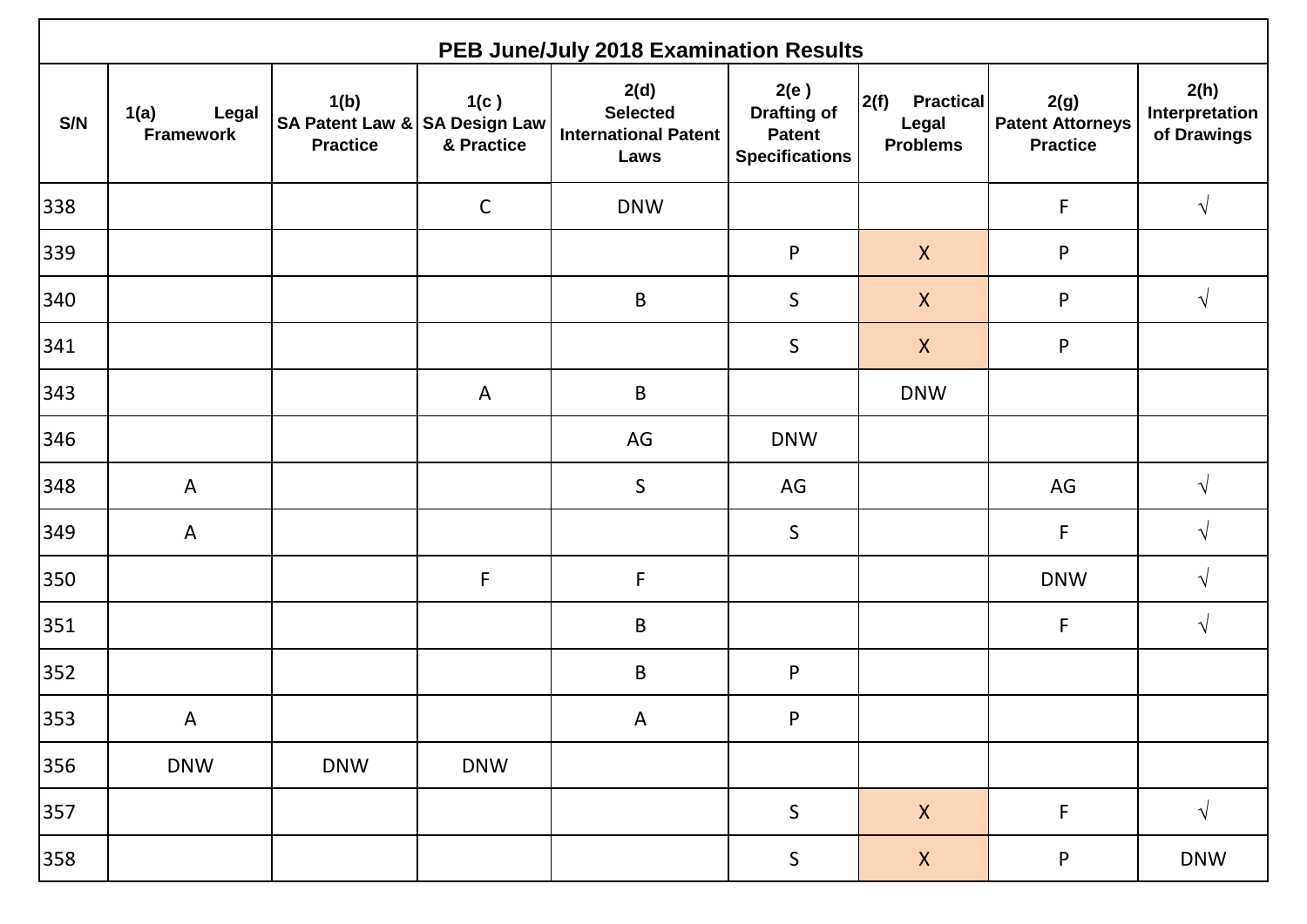| S/N | 1(a)<br>Legal<br><b>Framework</b> | 1(b)<br>SA Patent Law & SA Design Law<br><b>Practice</b> | 1(c)<br>& Practice | 2(d)<br><b>Selected</b><br>International Patent<br>Laws | 2(e)<br><b>Drafting of</b><br>Patent<br><b>Specifications</b> | 2(f)<br><b>Practical</b><br>Legal<br><b>Problems</b> | 2(g)<br><b>Patent Attorneys</b><br><b>Practice</b> | 2(h)<br>Interpretation<br>of Drawings |
|-----|-----------------------------------|----------------------------------------------------------|--------------------|---------------------------------------------------------|---------------------------------------------------------------|------------------------------------------------------|----------------------------------------------------|---------------------------------------|
| 359 |                                   | $\mathsf{S}$                                             | F                  |                                                         |                                                               |                                                      |                                                    |                                       |
| 360 | <b>DNW</b>                        | <b>DNW</b>                                               | <b>DNW</b>         |                                                         |                                                               |                                                      |                                                    |                                       |
| 362 |                                   |                                                          |                    |                                                         | P                                                             | $\mathsf{X}$                                         | P                                                  |                                       |
| 367 |                                   |                                                          |                    |                                                         | $\mathsf{S}$                                                  | $\mathsf{X}$                                         | P                                                  |                                       |
| 368 | $\mathsf B$                       | $\mathsf{C}$                                             | $\mathsf C$        |                                                         |                                                               |                                                      |                                                    |                                       |
| 369 | $\mathsf C$                       | C                                                        | $\mathsf{S}$       |                                                         |                                                               |                                                      |                                                    |                                       |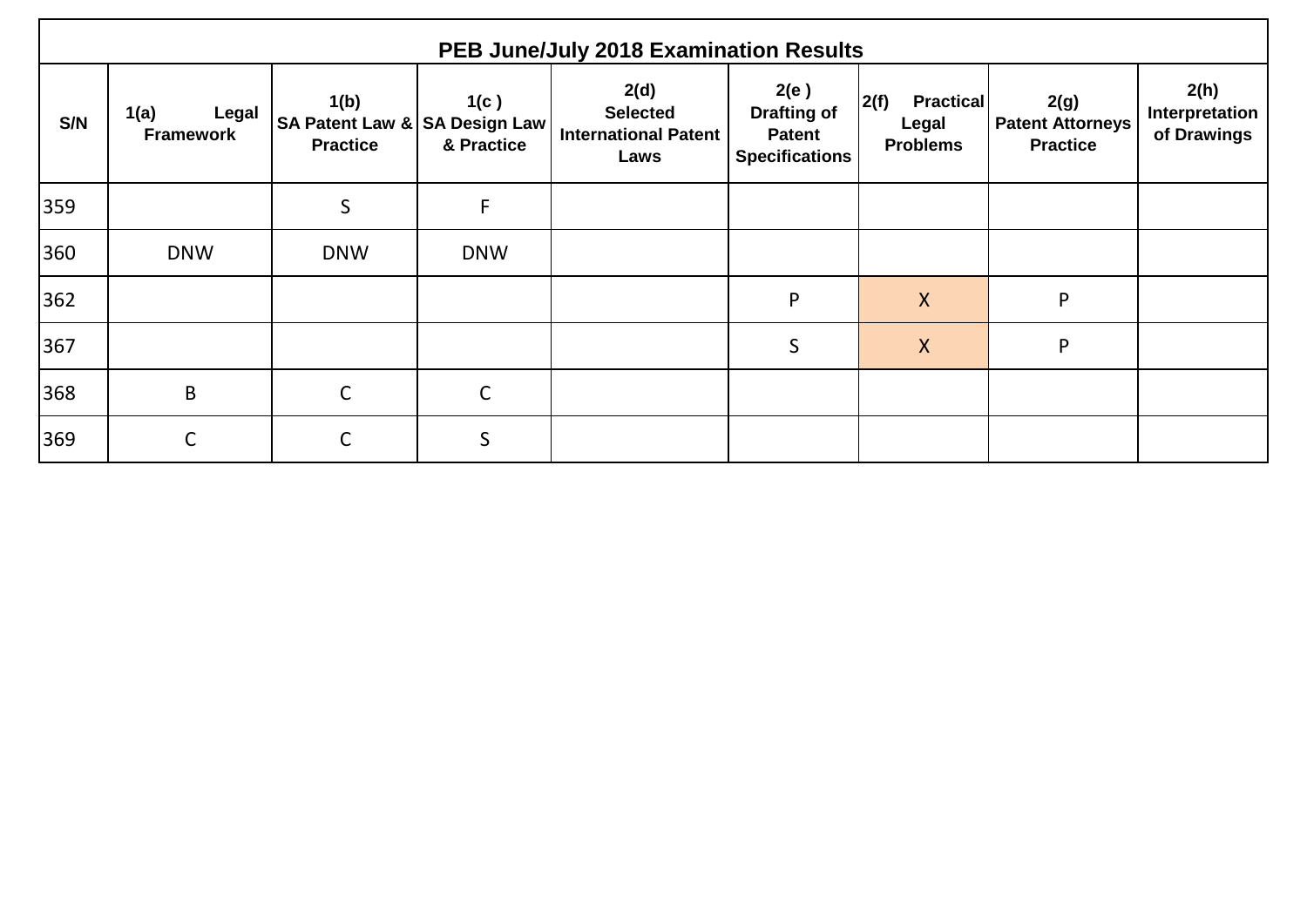|     | PEB June/July 2018 Examination Results |                                                          |                    |                                                                |                                                                      |                                                      |                                                    |                                       |  |  |
|-----|----------------------------------------|----------------------------------------------------------|--------------------|----------------------------------------------------------------|----------------------------------------------------------------------|------------------------------------------------------|----------------------------------------------------|---------------------------------------|--|--|
| S/N | 1(a)<br>Legal<br><b>Framework</b>      | 1(b)<br>SA Patent Law & SA Design Law<br><b>Practice</b> | 1(c)<br>& Practice | 2(d)<br><b>Selected</b><br><b>International Patent</b><br>Laws | 2(e)<br><b>Drafting of</b><br><b>Patent</b><br><b>Specifications</b> | 2(f)<br><b>Practical</b><br>Legal<br><b>Problems</b> | 2(g)<br><b>Patent Attorneys</b><br><b>Practice</b> | 2(h)<br>Interpretation<br>of Drawings |  |  |
| 370 | $\mathsf{A}$                           |                                                          |                    |                                                                |                                                                      |                                                      |                                                    |                                       |  |  |
| 372 | $\mathsf B$                            | F                                                        |                    |                                                                |                                                                      |                                                      |                                                    |                                       |  |  |
| 373 | $\sf B$                                | $\sf B$                                                  | $\sf B$            |                                                                |                                                                      |                                                      |                                                    | $\sqrt{ }$                            |  |  |
| 374 | $\mathsf B$                            | $\sf B$                                                  | $\sf B$            |                                                                |                                                                      |                                                      |                                                    |                                       |  |  |
| 375 | $\sf B$                                | $\mathsf{C}$                                             | $\mathsf{C}$       |                                                                |                                                                      |                                                      |                                                    |                                       |  |  |
| 376 | $\mathsf B$                            | $\mathsf B$                                              | $\sf B$            |                                                                |                                                                      |                                                      |                                                    |                                       |  |  |
| 377 | $\sf B$                                | $\mathsf B$                                              | $\mathsf{C}$       |                                                                |                                                                      |                                                      |                                                    |                                       |  |  |
| 378 | $\mathsf F$                            | $\mathsf F$                                              | F                  |                                                                |                                                                      |                                                      |                                                    |                                       |  |  |
| 379 | $\mathsf{C}$                           | $\mathsf B$                                              | F                  |                                                                |                                                                      |                                                      |                                                    |                                       |  |  |
| 380 | $\mathsf{C}$                           | $\mathsf B$                                              | $\sf B$            |                                                                |                                                                      |                                                      |                                                    |                                       |  |  |
| 381 | $\mathsf F$                            | <b>DNW</b>                                               | F                  |                                                                |                                                                      |                                                      |                                                    |                                       |  |  |
| 382 | $\sf S$                                | F                                                        |                    |                                                                |                                                                      |                                                      |                                                    |                                       |  |  |
| 384 | $\sf B$                                | $\mathsf{C}$                                             | $\mathsf{C}$       |                                                                |                                                                      |                                                      |                                                    |                                       |  |  |
| 385 | <b>DNW</b>                             | $\mathsf F$                                              |                    |                                                                |                                                                      |                                                      |                                                    |                                       |  |  |